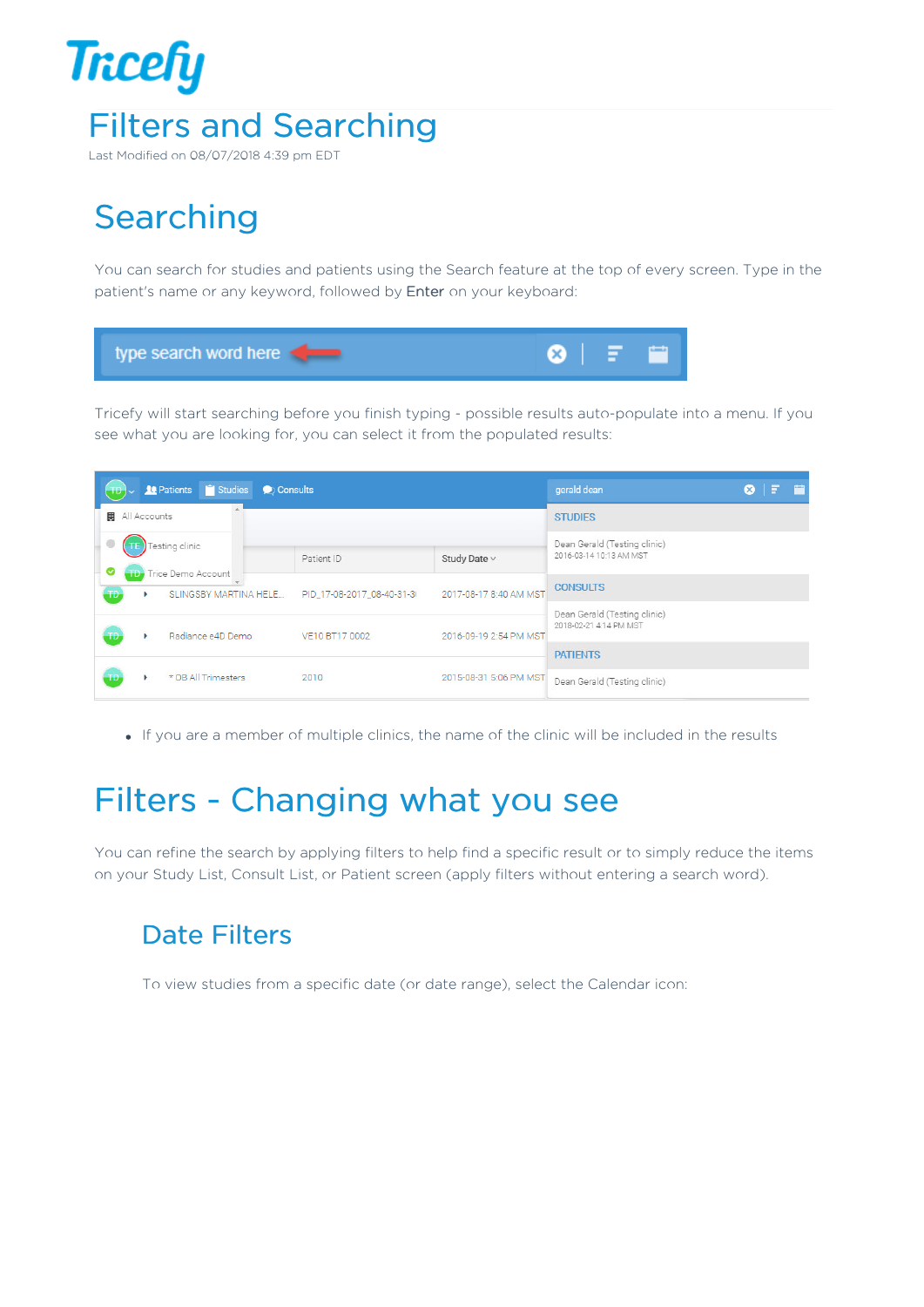

| type search word here | $\circ$ $\mathsf{E}$ $\blacksquare$ Tricefy |
|-----------------------|---------------------------------------------|
|                       | Any                                         |
|                       | <b>Today</b>                                |
|                       | Yesterday                                   |
|                       | Last 7 Days                                 |
|                       | Last 30 Days                                |
|                       | <b>This Month</b>                           |
|                       | <b>Last Month</b>                           |
|                       | <b>Custom Range</b>                         |

Selecting Today will only display studies created today, whereas selecting Last Month will only display studies created during the previous month.

To search or only view studies during a specific date range, choose Custom Range:

| <b>Custom Range</b> |     |  |  |  |  |  |
|---------------------|-----|--|--|--|--|--|
| FROM:               | TO: |  |  |  |  |  |
|                     |     |  |  |  |  |  |
| <b>SHOW</b>         |     |  |  |  |  |  |
|                     |     |  |  |  |  |  |

Selecting inside the From and To text boxes will display calendars for specifying the start and end of the date range. After you entered your dates, select Show to apply the date filters.

### Additional Filters

To view studies from a specific modality or with a specific status or label, select the  $\Box$  icon.

- 1. Select a category (listed in the gray box)
- 2. Check filters to apply (filters will be shown in the white box once a category is selected)
- 3. Repeat the process to apply filters from other categories. Choosing an option in a new category does not de-select previous selected options.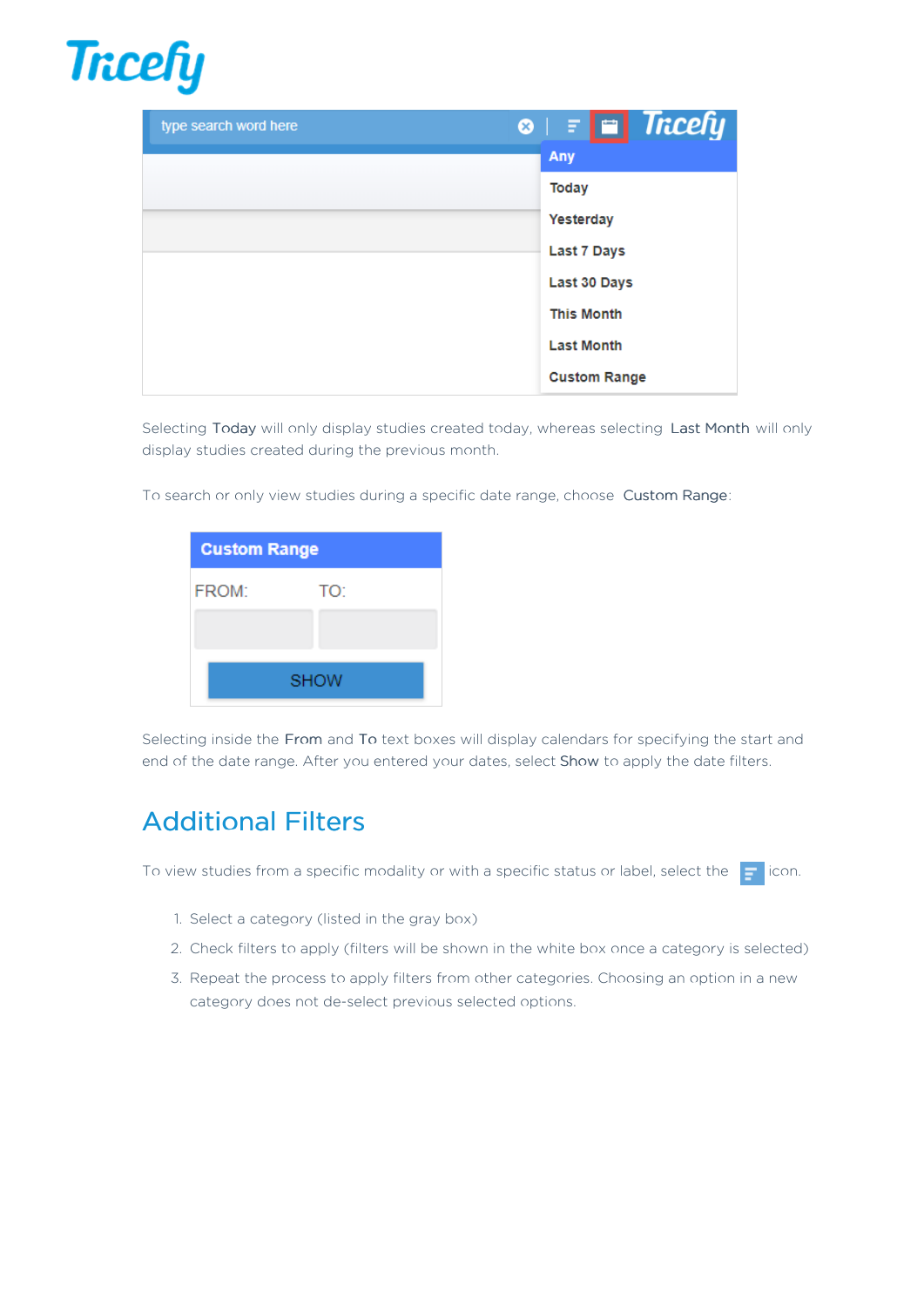

| type search word here  |     |
|------------------------|-----|
|                        |     |
| <b>Sources</b>         | 4   |
| <b>Destinations</b>    | 6   |
| Perf. Physicians       | 6   |
| <b>Ref. Physicians</b> | 16  |
| <b>Operators</b>       | 6   |
| Labels                 | 94  |
| <b>Statuses</b>        | 9   |
| <b>Patient Share</b>   | All |
|                        |     |
| Show<br>Clear          |     |

When you are done choosing filters, select Show to apply the filters.

### Filter Examples



In the example above, only examinations with the status "finalized" and "ready for review" would be shown on your study list.

Selecting Patient Share allows you to filter and search for studies that include (or not include) patient links: